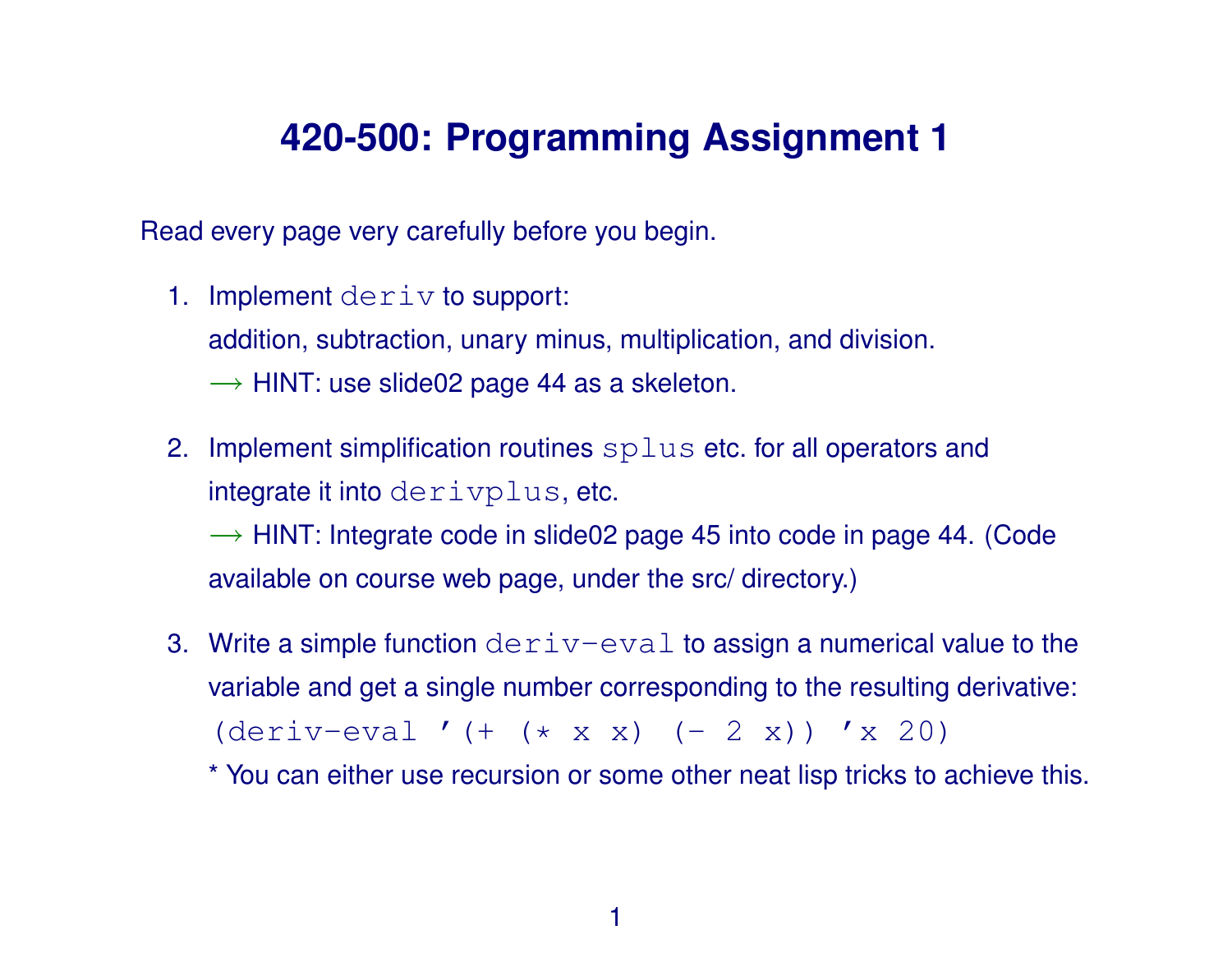#### **Programming Assignment 1: other conditions**

- 1. Use only one variable (say X). Other symbols should be treated as constants (e.g.  $Y$ ,  $Z$ ,  $\ldots$ ).
- 2. All operators should be binary operators: i.e. expressions like  $(+ 1 2 3 4 5)$  do not need to be supported. Only those in the form of  $(+ 1 2)$  are expected to be used.
- 3. The only exception is the unary minus operator  $(-10)$ , which only has one argument.
- 4. You must check for division by zero and print an error message in case such an event occurs.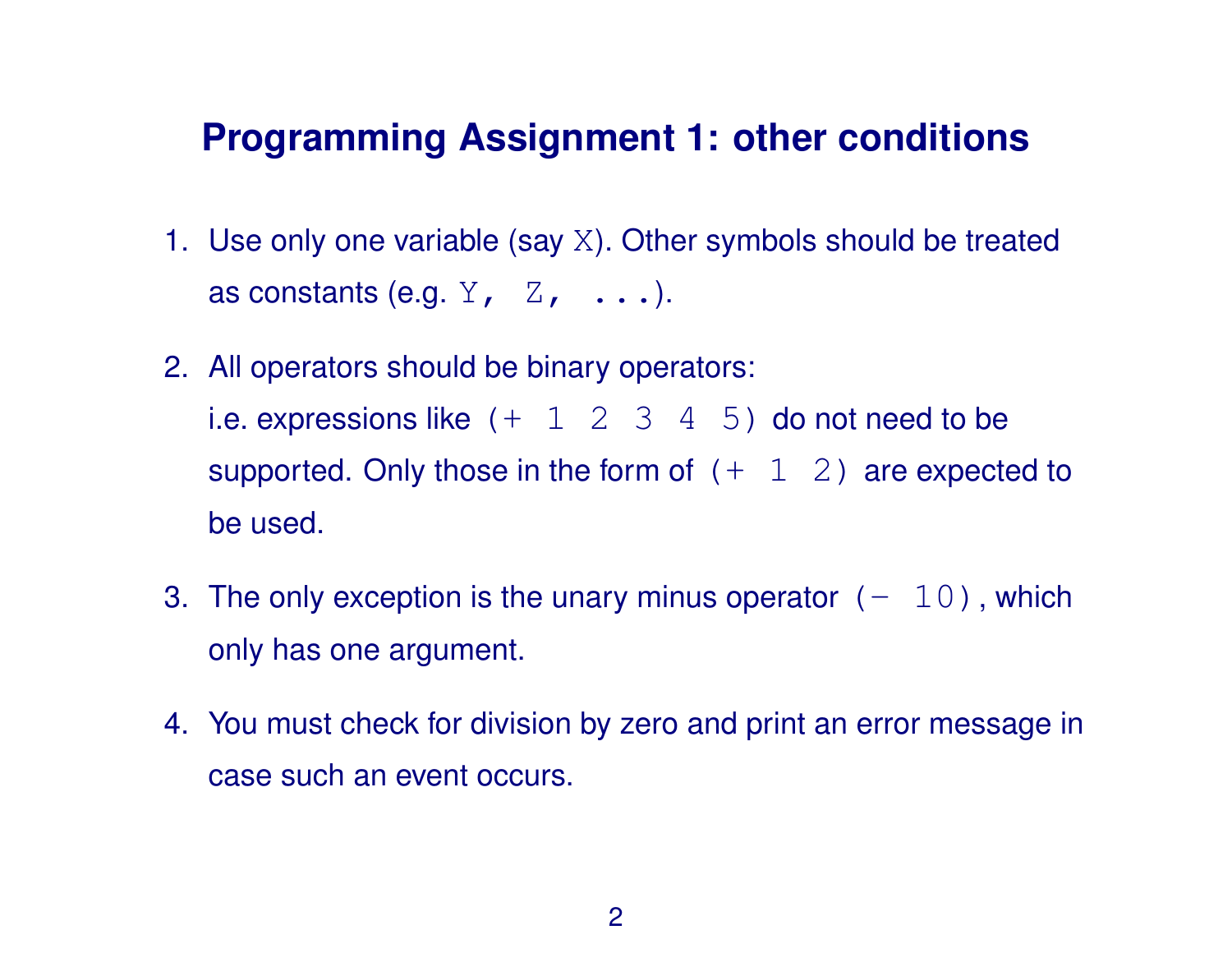# **Programming Assignment 1: Example Inputs and Outputs**

- 1. (deriv '(\* (+ x 4) (+ x 5)) 'x)  $\rightarrow$  (+ (+ X 4) (+ X 5)))
- 2. (deriv '(/ (+ x 1) x) 'x)  $\rightarrow$  (/ (- X (+ X 1)) (\* X X))
- 3. (deriv-eval '(\*  $(+ x 4)$   $(+ x 5)$ ) 'x 10)  $\rightarrow 29$
- 4. (deriv-eval '(/ (+ x 1) x) 'x 5)  $\rightarrow -1/25$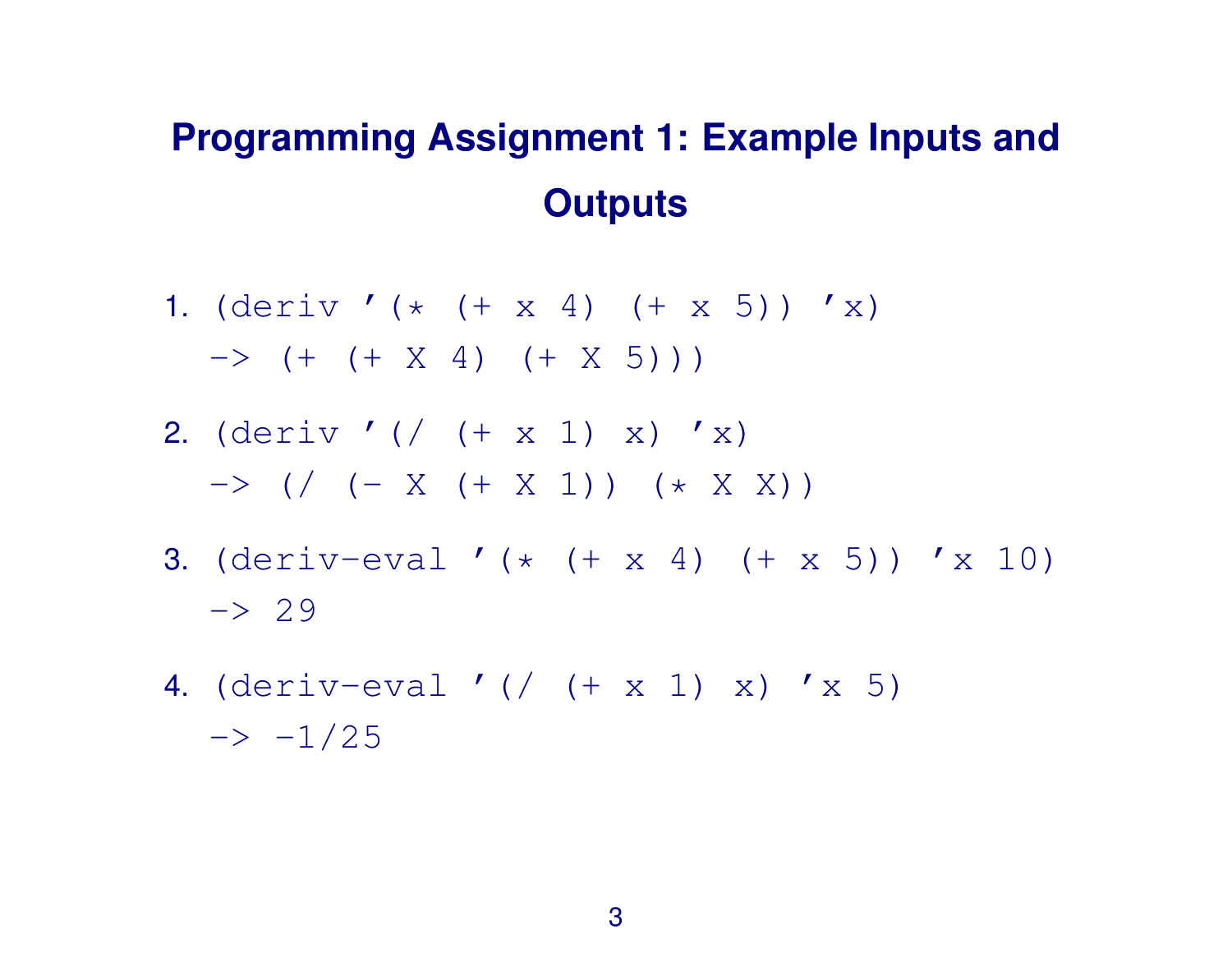## **Programming Assignment 1: Required Material**

Use the exact filename as shown below (in **bold**).

- Program code (**deriv.lsp**): put it in a single text file.
	- Ample indentation and documentation is **required**.
- Documentation (**README**): user manual (how to load and execute).
- Sample inputs and outputs (include in **README**) – 5 non-trivial examples, each containing a combination of more than 5 arithmetic operators. Provide examples for both  $deriv$ and deriv-eval.
- Grading criteria:
	- **–** README, test cases, comments, readability: 10%
	- **–** deriv : 50%
	- **–** simplification: 40% 4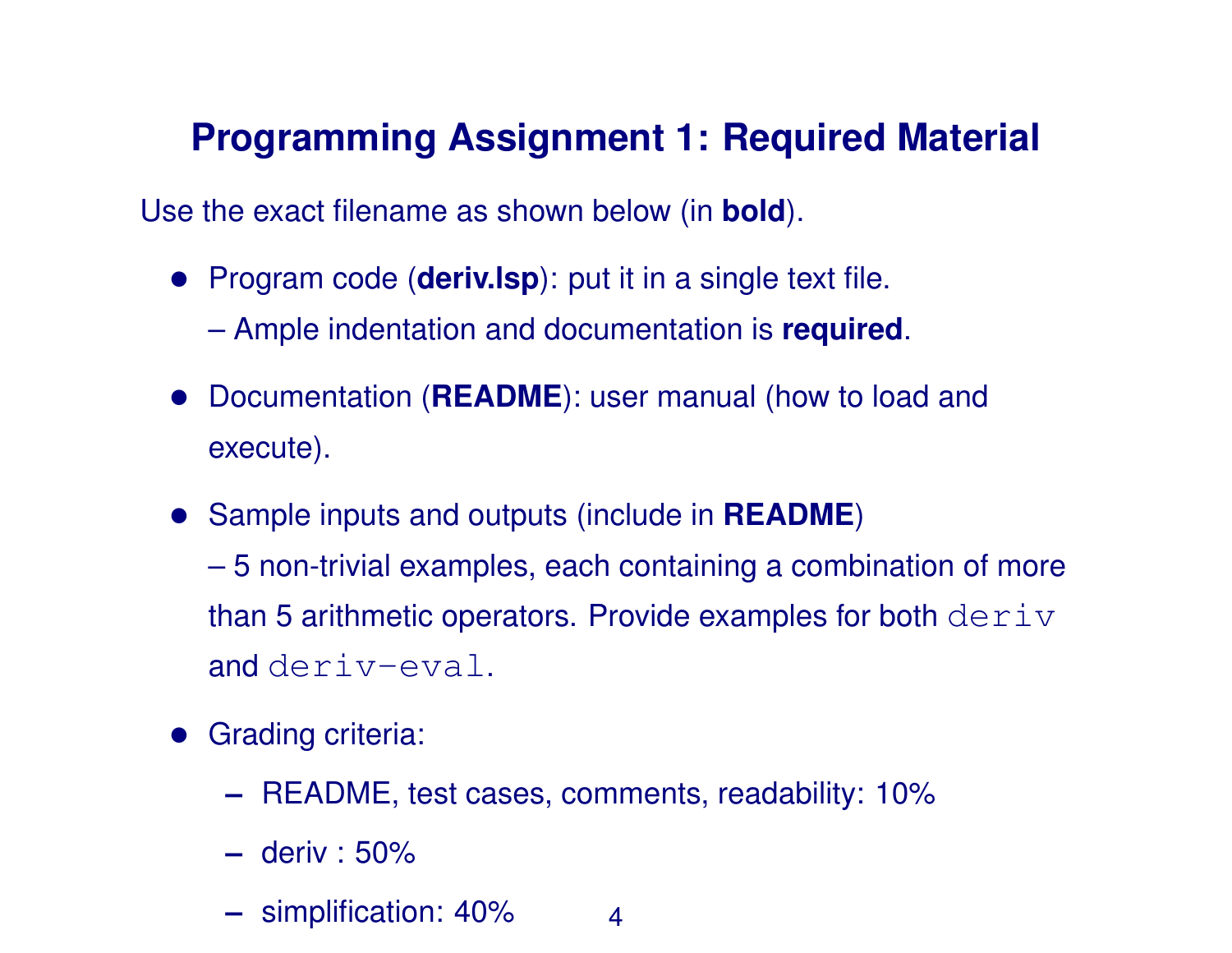# **Programming Assignment 1: Important Grading Information**

- Since the deriv functions call the simplification functions, if the simplification routine is broken, regardless of the deriv functions being correct, your call will result in an error. If this happens, **both** deriv and simplification will be graded as malfunctioning.
- If you got deriv functions to work, but if simplification is not working, take out the simplification code from your deriv functions so that at least your deriv functions work.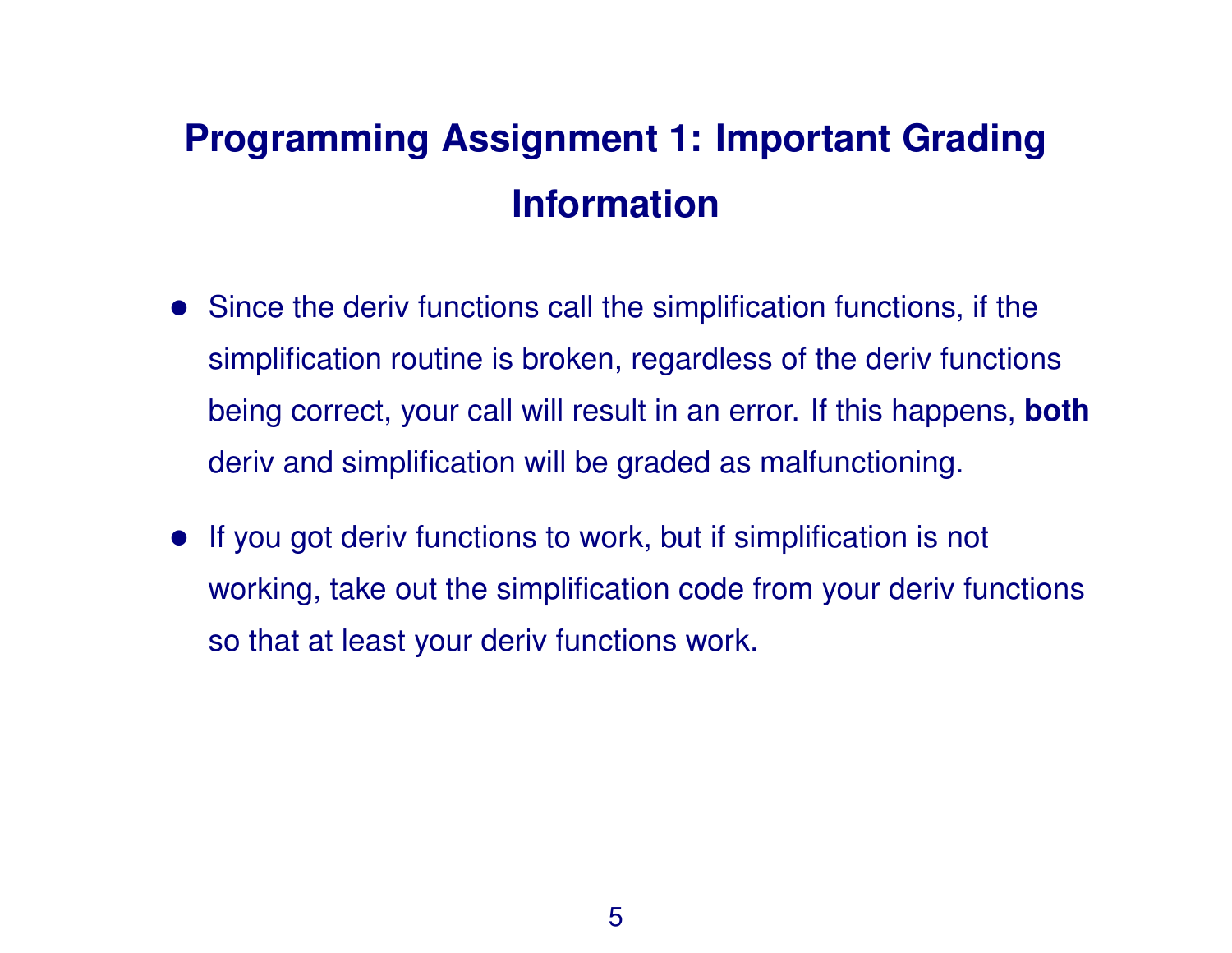### **Programming Assignment 1: Submission**

- Use the **csnet** turnin form (http://csnet.cs.tamu.edu).
- Due : see course web page for the due date.
- Late policy: No late submission is allowed. Submit whatever you have by then.
- Only include plain text ASCII files. **Do not include MS-Word documents or other formatted text. Your assignment will not be graded in such a case.**